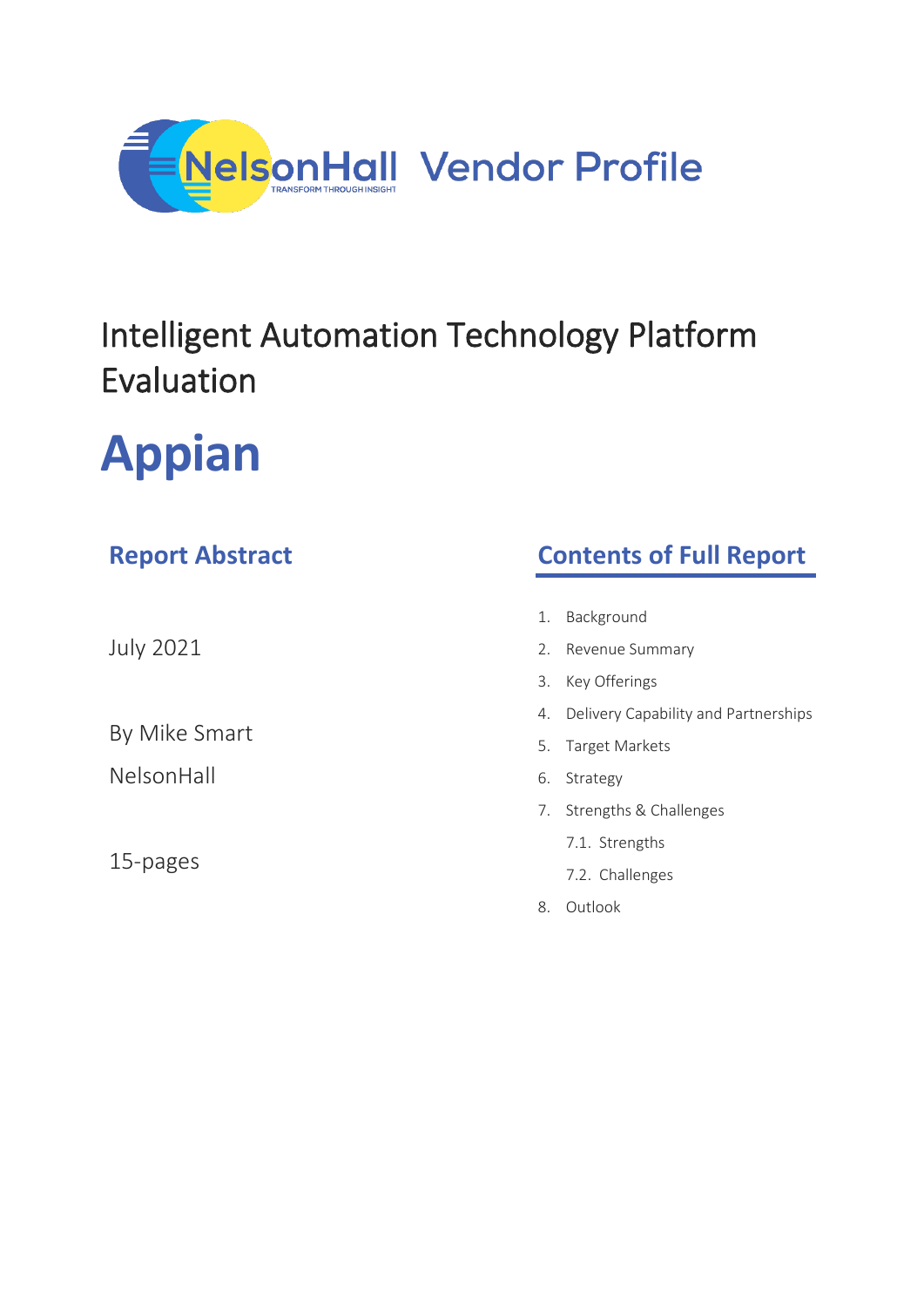

#### **Who is This Vendor Assessment For?**

NelsonHall's Intelligent Automation Technology Platform Evaluation profile on Appian is a comprehensive assessment of Appian's offerings and capabilities, designed for:

- Sourcing managers monitoring the capabilities of existing suppliers of Intelligent Automation Technology Platform Evaluations and identifying vendor suitability for security services RFPs
- Vendor marketing, sales, and business managers looking to benchmark themselves against their peers
- Financial analysts and investors specializing in the Digital Transformation Technologies and Services sector.

### **Key Findings & Highlights**

This NelsonHall vendor assessment analyzes Appian's offerings and capabilities in intelligent automation.

The Appian RPA platform is focused on four main areas:

- Discovering automation use cases using the company's governance framework to select the right processes for automation
- Automating end-to-end business processes
- Monitoring the business processes and tracking RoI, SLAs, and KPIs
- Optimizing the processes and the automations.

### **Scope of the Report**

The report provides a comprehensive and objective analysis of Appian's Intelligent Automation Technology Platform Evaluation offerings and capabilities, and market and financial strengths, including:

- Identification of the company's strategy, emphasis, and new developments
- Analysis of the company's strengths, weaknesses, and outlook
- Revenue estimates
- Analysis of the profile of the company's customer base including the company's targeting strategy and examples of current contracts
- Analysis of the company's offerings and key service components
- Analysis of the company's delivery organization including the location of delivery locations.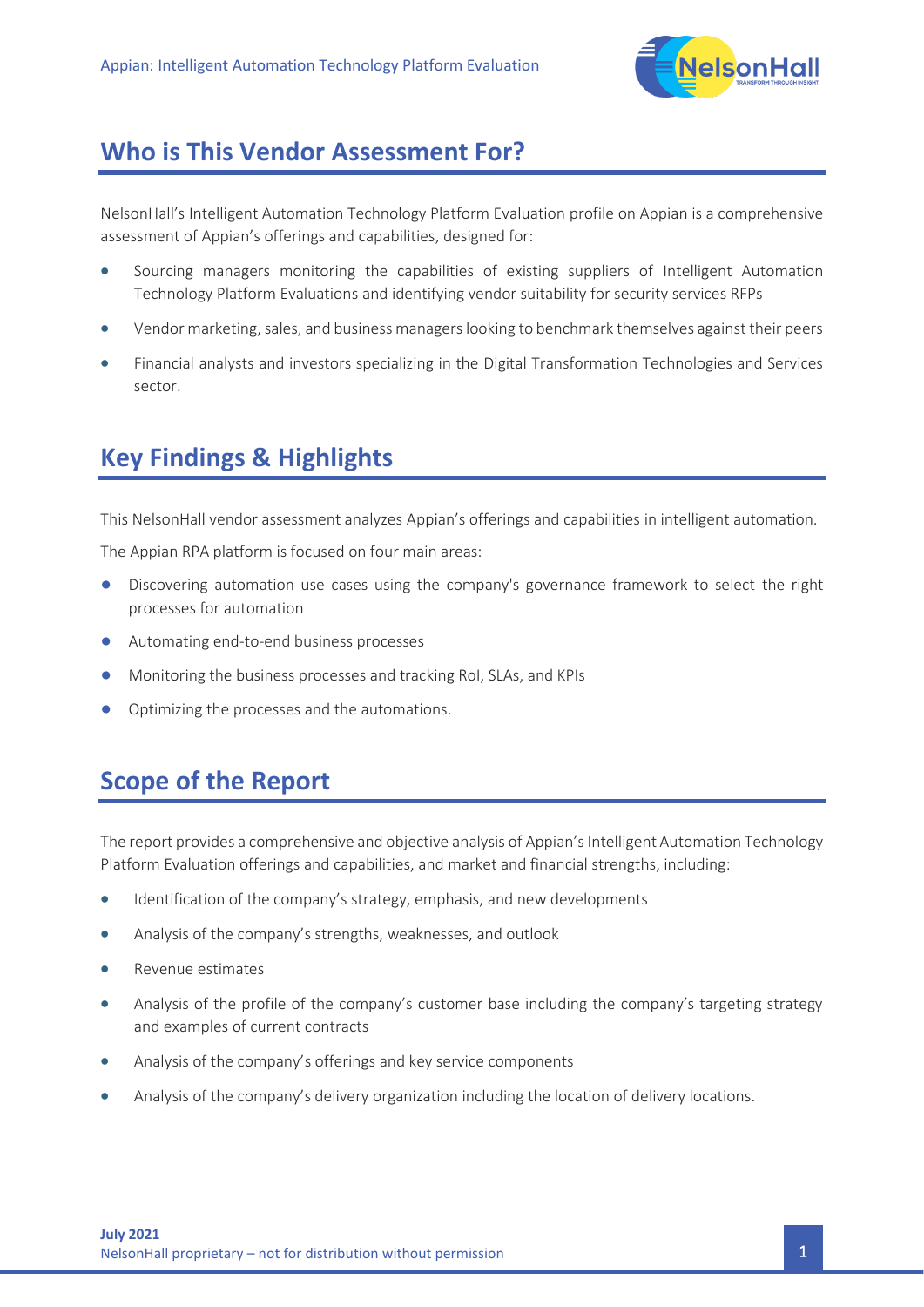

### **Intelligent Automation Technology Platform Assessments also Available for:**

Arago, Amelia, Automation Anywhere, Blue Prism, Datamatics, Kryon, NICE, ServiceTrace, Soroco, UST, UiPath